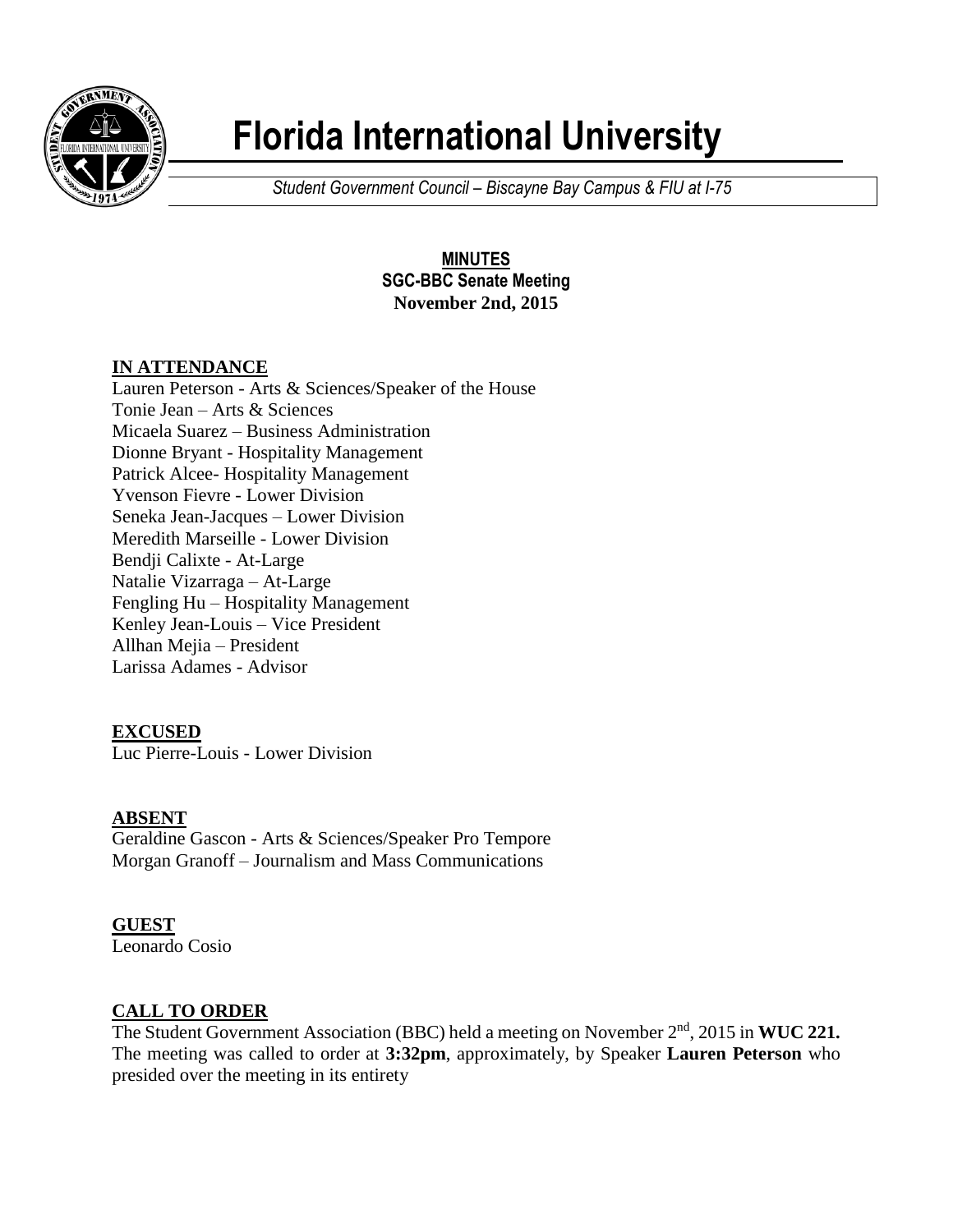#### **APPROVAL OF THE MINUTES**

Senator Fievre moved to approve the Senate Meeting Minutes from October 5trh and October 19th.

Senator Jean seconded the motion.

The motion was passed by a unanimous decision.

#### **SENATE SPEAKER REPORT**

- Speaker Peterson said she hoped everyone had a safe Halloween and thanked those who attended Meet Your Dean.
- Speaker Peterson reminded the council that the end of the semester is fast approaching.
- Speaker Peterson asked the council to please turn in their timecards with names. She said the timecards are a major part of receiving stipends.
- Speaker Peterson said she will be setting up one on one meetings w/ all of the senators.

#### **SPEAKER PRO-TEMPORE Report**

No Report

#### **VICE PRESIDENT Report**

- Vice President Jean-Louis said he hopes everyone had a great weekend.
- Vice President Jean-Louis said he hopes to see the council members at the upcoming football game on Saturday.
- Vice President Jean-Louis thanked the council members who have helped with the SGA Street Team especially Senator Suarez

#### **ADVISOR REPORT**

#### (**Anything that the Advisor report)**

- Advisor Adames thanked everyone who attended the Meet Your Dean event, and said it was featured on Friday's Beacon newspaper.
- Advisor Adames said the Student Leadership Forum with Dr. Arneson and President Mejia is on Nov  $10<sup>th</sup>$  in WUC 155 from  $11am - 2pm$ . There they will discuss ideas to improve BBC.
- Advisor Adames stated that a Homecoming focus group will be held to get feedback from BBC students.
- Advisor Adames said the United Way Bake Sale is next Thursday. There will be cupcakes from various bakers and \$1 entry fee to try 4 cupcakes. Everyone can vote by donating money to their favorite baker.
- Advisor Adames said the football game this Saturday will be a home game and asked the council to please speak to President Mejia about a spot in the suite.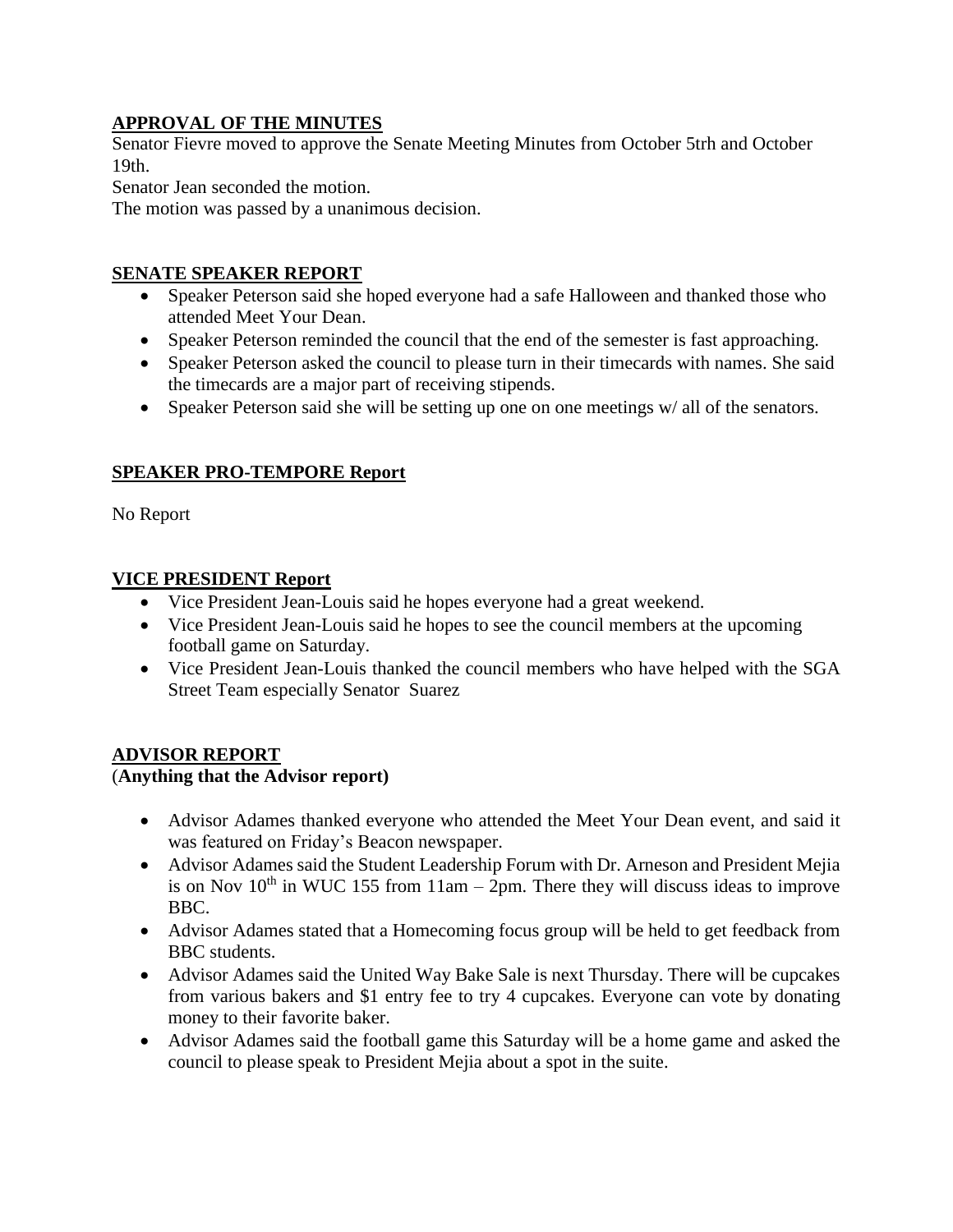- Advisor Adames said there will be tabling during International Week on Thursday from 11-2pm. She said it is great opportunity to complete surveys, encourage students to get involved, and promote SGA.
- Advisor Adames said Intern Coordinator Brown has put together a Relay for Life team to fundraise, the goal is \$1000 and the walk for cancer in March.

#### FINANCE CHAIR Report

- Senator Marseille said she is currently working on a few bills with Senator Fievre.
- Senator Marseille said she has not met with her committee recently due to the Meet Your Dean event, but will be having a meeting soon.

#### RLJ CHAIR REPORT

- Senator Fievre said he is working on a bill to change the finance request form to restrict it one request per form.
- Senator Fievre said he is working on a bill to correct a Spelling error in the statues where it says "exoffical" but should say "ex-official".
- Senator Fievre said he is working on a bill to correct the amount of Finance Committee members required.

#### OPERATIONAL REVIEW CHAIR REPORT

• Senator Calixte said he will have a committee meeting later this week to continue checking the Event Audit Reports from each council, but everything is in order so far.

#### INTERNAL RELATIONS CHAIR REPORT

- Senator Jean said time cards are labeled and organized, and if anyone has questions, please speak to her.
- President Mejia added that if a council member does not complete office hours, it is an impeachable offense.

# STUDENT ADVOCACY CHAIR REPORT

No Report

#### **Old Business**

A. Second Reading of Finance Bill

Senator Fievre said the council will now do the second reading of Bill 0004.

This bill will correct the amount of required Finance Committee members to 5 (including the Finance Chair, who would be the swing vote).

Senator Fievre moved to table the bill to fix a few errors in the bill.